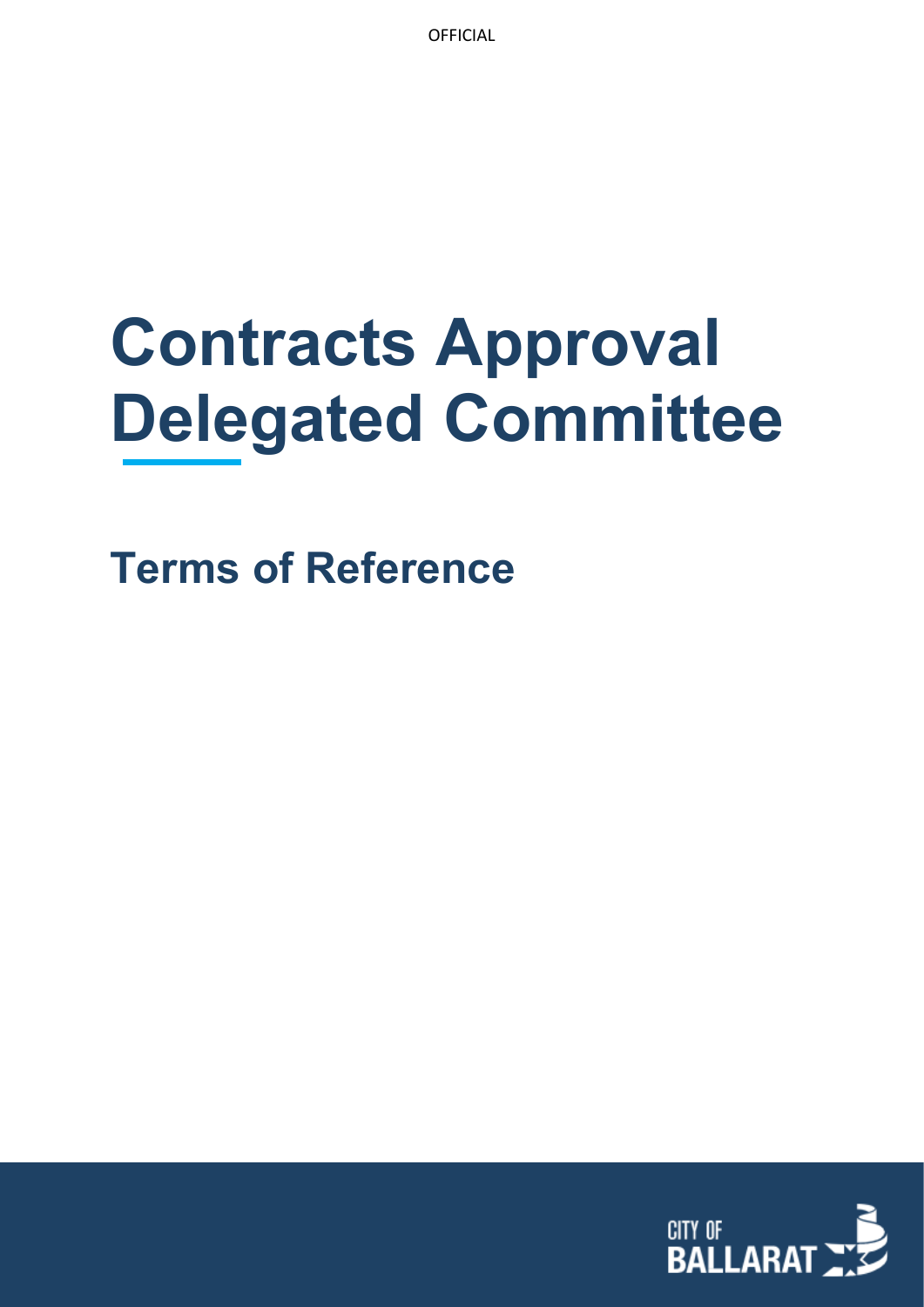

## **Contents**

| 1.               |  |
|------------------|--|
| 2.               |  |
| $\overline{3}$ . |  |
| 4.               |  |
| 5.               |  |
| 6.               |  |
| $\overline{7}$ . |  |
| 8.               |  |
| 9.               |  |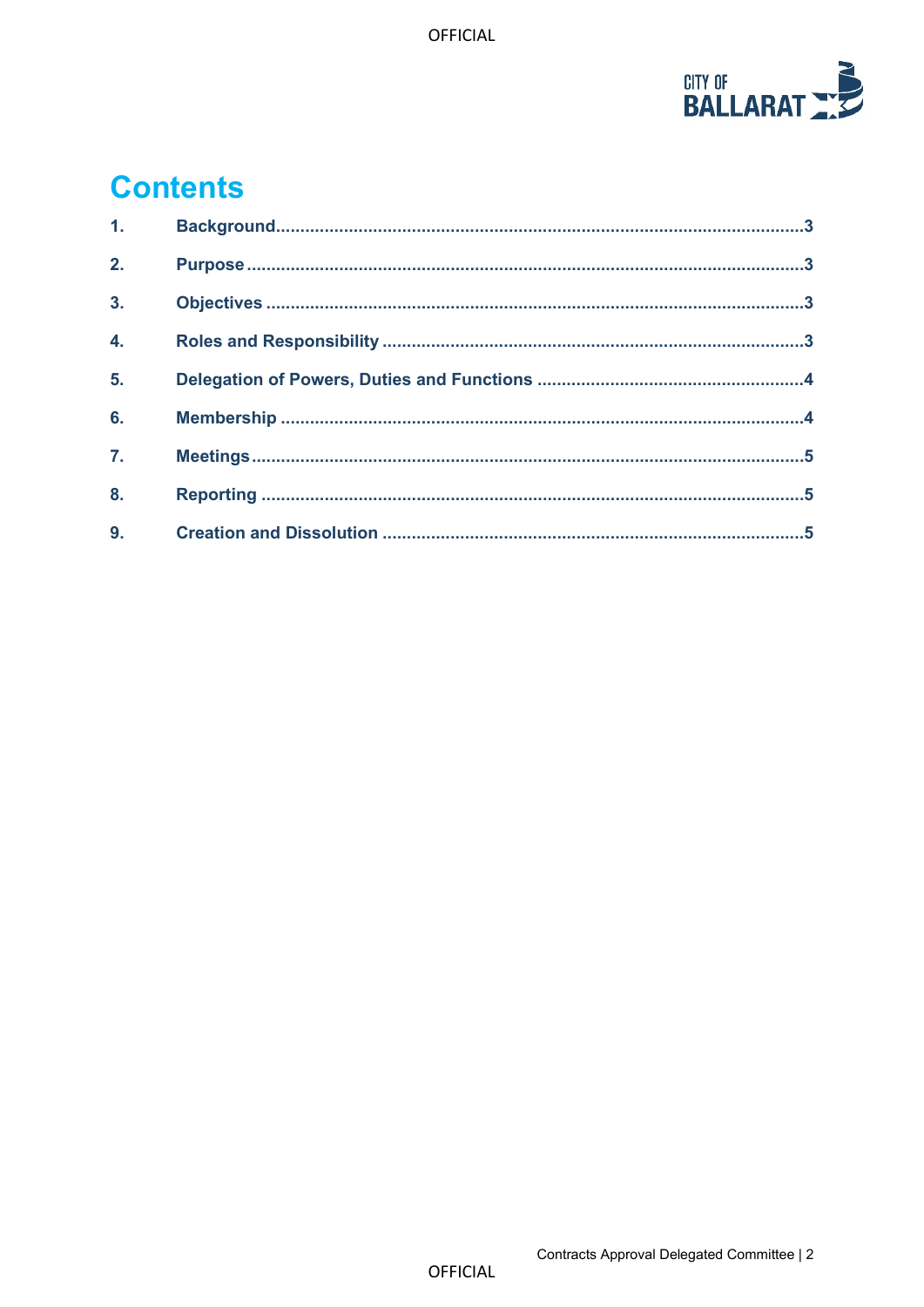

#### <span id="page-2-0"></span>**1. Background**

- 1.1. By this Terms of Reference document, the Ballarat City Council (Council) establishes the Contracts Approval Delegated Committee (Committee) pursuant to section 63 of the *Local Government Act 2020* (LGA). The Committee is established as an ongoing Delegated Committee.
- 1.2. The members of a Delegated Committee have the powers, duties and functions of Council as set out in these Terms of Reference and the Instrument of Delegation. These Terms of Reference set out the structure and basis on which the Committee can make decisions for and on behalf of Council.
- 1.3. These Terms of Reference are authorised by a resolution (R221/21) of Council passed on 27 October 2021.
- 1.4. Prior to this date, under Council's delegations to the CEO, contract approvals were limited to \$1,000,000 meaning that all contracts over this value required the approval of Council. The Council meeting cycle meant that contract approvals required three weeks to go through Leadership Team, Councillor Briefing and an Ordinary Council meeting before being approved.

#### <span id="page-2-1"></span>**2. Purpose**

The Committee is established for the purpose of:

2.1 Making decisions on Council contracts between \$500,001 and \$2,000,000, thereby expediting the contract approval process.

### <span id="page-2-2"></span>**3. Objectives**

The objectives of the Committee are:

3.1 To specifically streamline decision-making processes of Council.

### <span id="page-2-3"></span>**4. Roles and Responsibility**

The role of the Committee is:

- 4.1 To exercise Council's powers and carry out Council's duties and functions, in accordance with these Terms of Reference and as permitted by the Instrument of Delegation; and
- 4.2 To only consider contracts that meet the following criteria:
	- 4.2.1 Contracts of value between \$500,001 and \$2,000,000;
	- 4.2.2 Recommended contracts within the Council approved budget;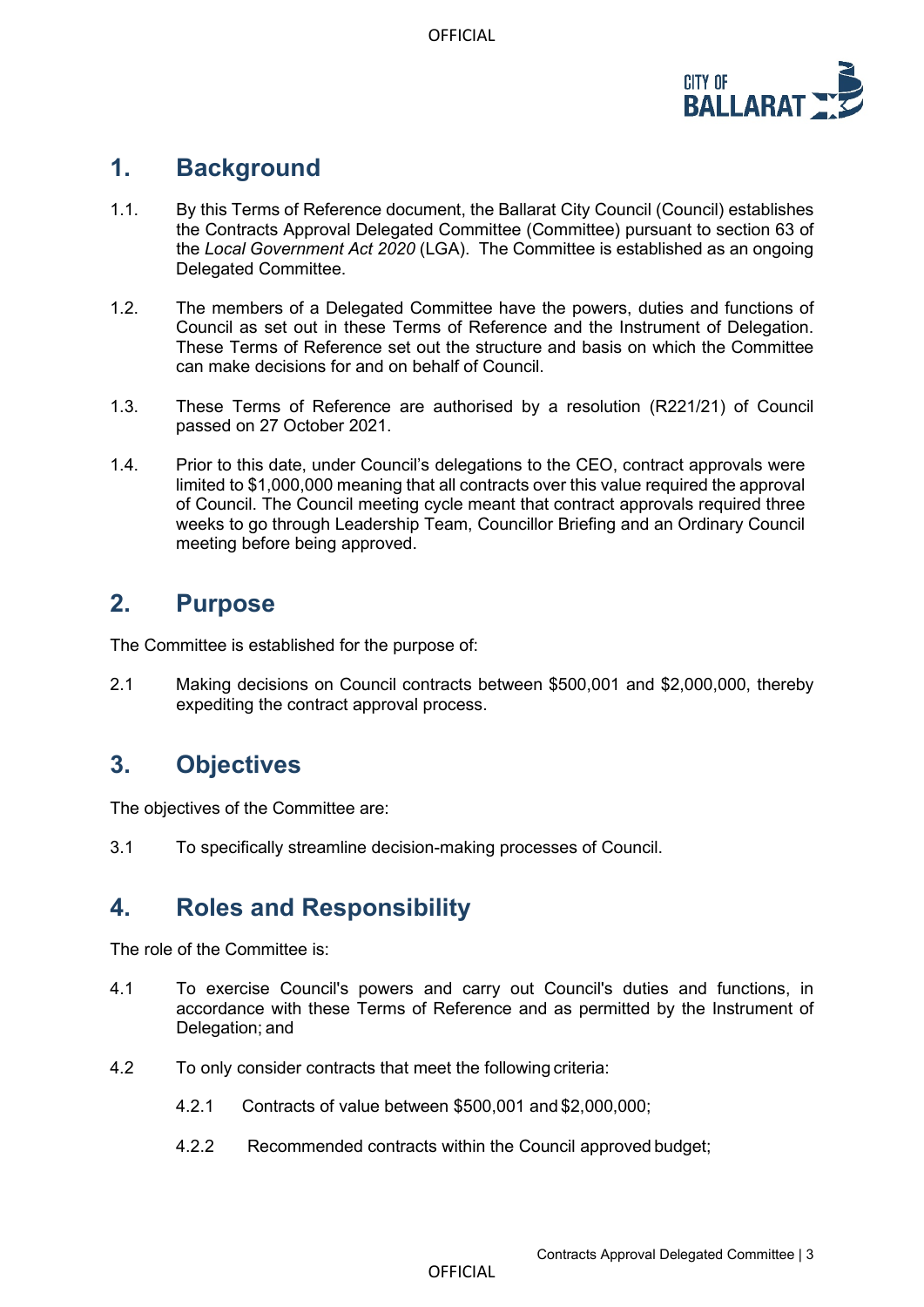

- 4.2.3 Full contract evaluation reports have been prepared in accordance with Council's procurement policy, including the consideration of local content;
- 4.2.4 Contract evaluation reports are authorised by the relevant Director and the Chief Executive Officer.

#### <span id="page-3-0"></span>**5. Delegation of Powers, Duties and Functions**

- 5.1 In order to fulfil and carry out its purposes and objectives Council delegates to the members of the Delegated Committee, pursuant to section 11(1)(a) of the *Local Government Act 2020*, the powers, duties and functions set out in the Instrument of Delegation passed at Council on 27 October 2021 (R221/21) and attached to these Terms of Reference.
- 5.2 The powers, duties and functions of Council conferred on the Committee by these Terms of Reference and Instrument of Delegation must be exercised in accordance with any guidelines or policies that Council may from time to time adopt.
- 5.3 Committee members are at all times expected to act in accordance with their responsibilities set out in Council's Governance Rules and the Committee Policy.

#### <span id="page-3-1"></span>**6. Membership**

6.1. The Committee will consist of a minimum of three (3) members comprising:

6.1.1 Three (3) Sustainability Portfolio Councillors.

- 6.2. Council Officers who attend the meetings of the Committee are to provide advice and support to the Committee and are not considered Committee members and do not have voting rights.
- 6.3. Each member of the Committee has and may exercise one equal vote on any question before the Committee for determination.
- 6.4. Council will revise the membership and voting rights of each Committee member as it sees fit.
- 6.5. The Councillor appointed by the Council or the Mayor will be the Chairperson of the Committee in accordance with section 63(2)(a) of the *Local Government Act 2020.*
- 6.6. If the Chairperson is absent from a Committee meeting, the Committee will select a temporary Chairperson to chair the Committee meeting.
- 6.7. All of the Committee members must submit primary and ordinary returns to Council in accordance with section 81 of the *Local Government Act 1989* and after 24 October 2020, initial personal returns and biannual personal returns in accordance with sections 133 and 134 of the *Local Government Act 2020.*
- 6.8. The Committee has the discretion to refer any contract submitted to it to the full Council for decision if the Committee so determines.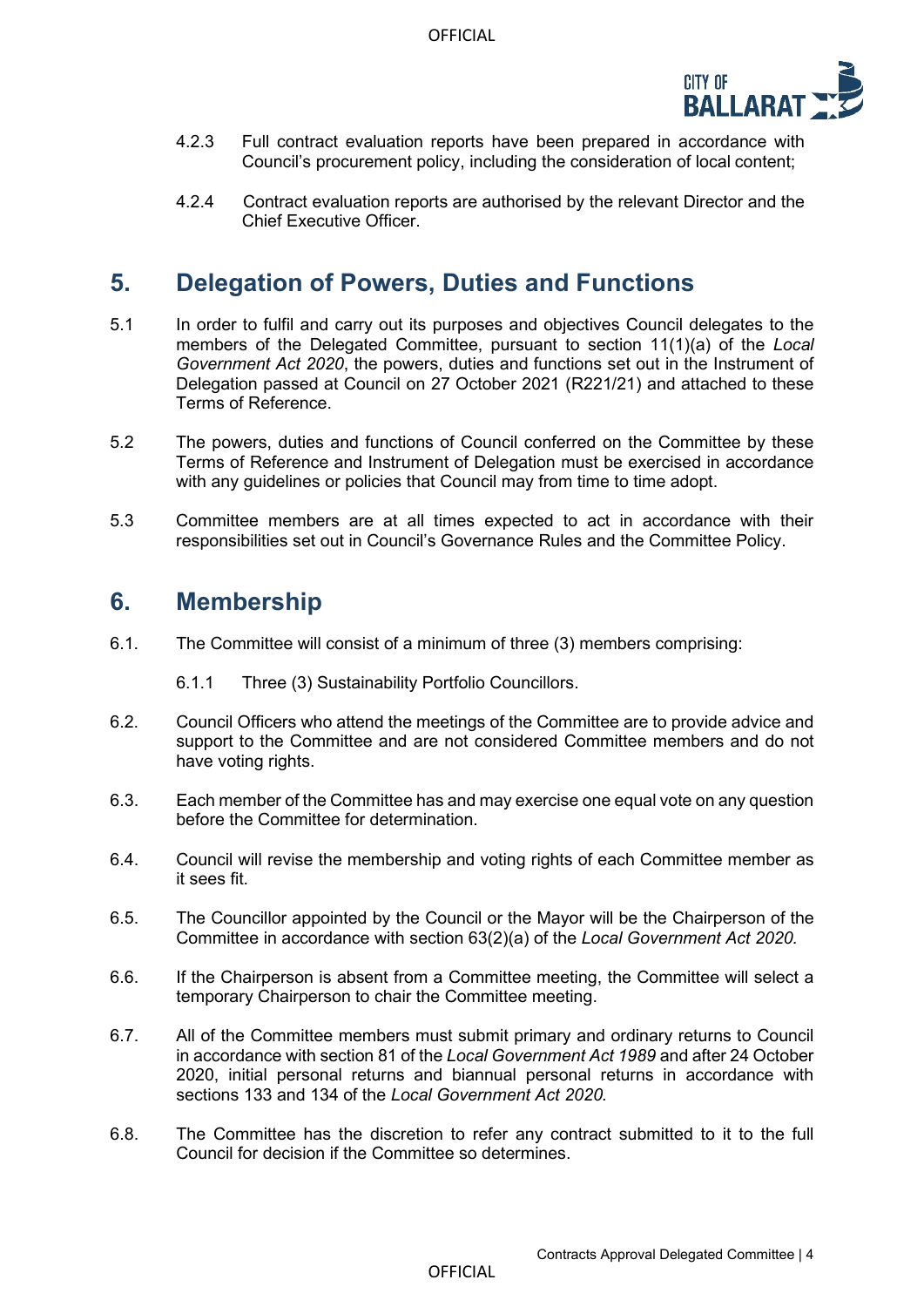

### <span id="page-4-0"></span>**7. Meetings**

- 7.1 Unless Council resolves otherwise, Committee meetings must be conducted in accordance with:<br>7.1.1 Council's
	- Council's Governance Rules:
	- 7.1.2 section 61 *Local Government Act 2020*; and
	- 7.1.3 the Committee's discretion, as exercised from time to time.
- 7.2 The Committee will meet weekly or as agreed by the Committee from time to time.
- 7.3 A quorum of the Committee will be two (2) Councillors.
- 7.4 Voting will be by a majority of votes by a show of hands. Only members in attendance are entitled to vote. The Chairperson shall have the casting vote in the event of an equality of votes.
- 7.5 Administrative support to the Committee will be provided by the Business Services Executive Assistant.

### <span id="page-4-1"></span>**8. Reporting**

- 8.1. The Committee is responsible for taking proper minutes of all meetings and preparing reports for the Committee's consideration in accordance with:
	- 8.1.1 Council's Governance Rules;<br>8.1.2 the Committee's discretion. a
	- the Committee's discretion, as exercised from time to time;
- 8.2 The Committee can report to Council as required.
- 8.3 Where requested by Council, the Committee must report its activities and performance to a meeting of Council.

#### <span id="page-4-2"></span>**9. Creation and Dissolution**

- 9.1 By these Terms of Reference, the:
	- 9.1.1 Committee is established; and
	- 9.1.2 powers, duties and functions of the Committee members, as set out in the Instrument of Delegation, are delegated.
- 9.2 These Terms of Reference and the Instrument of Delegation:
	- 9.2.1 come into force immediately when the resolution of Council adopting them is made; and
	- 9.2.2 remain in force until Council determines to vary or revoke it.
- 9.3 The Committee must be dissolved by a resolution of Council.